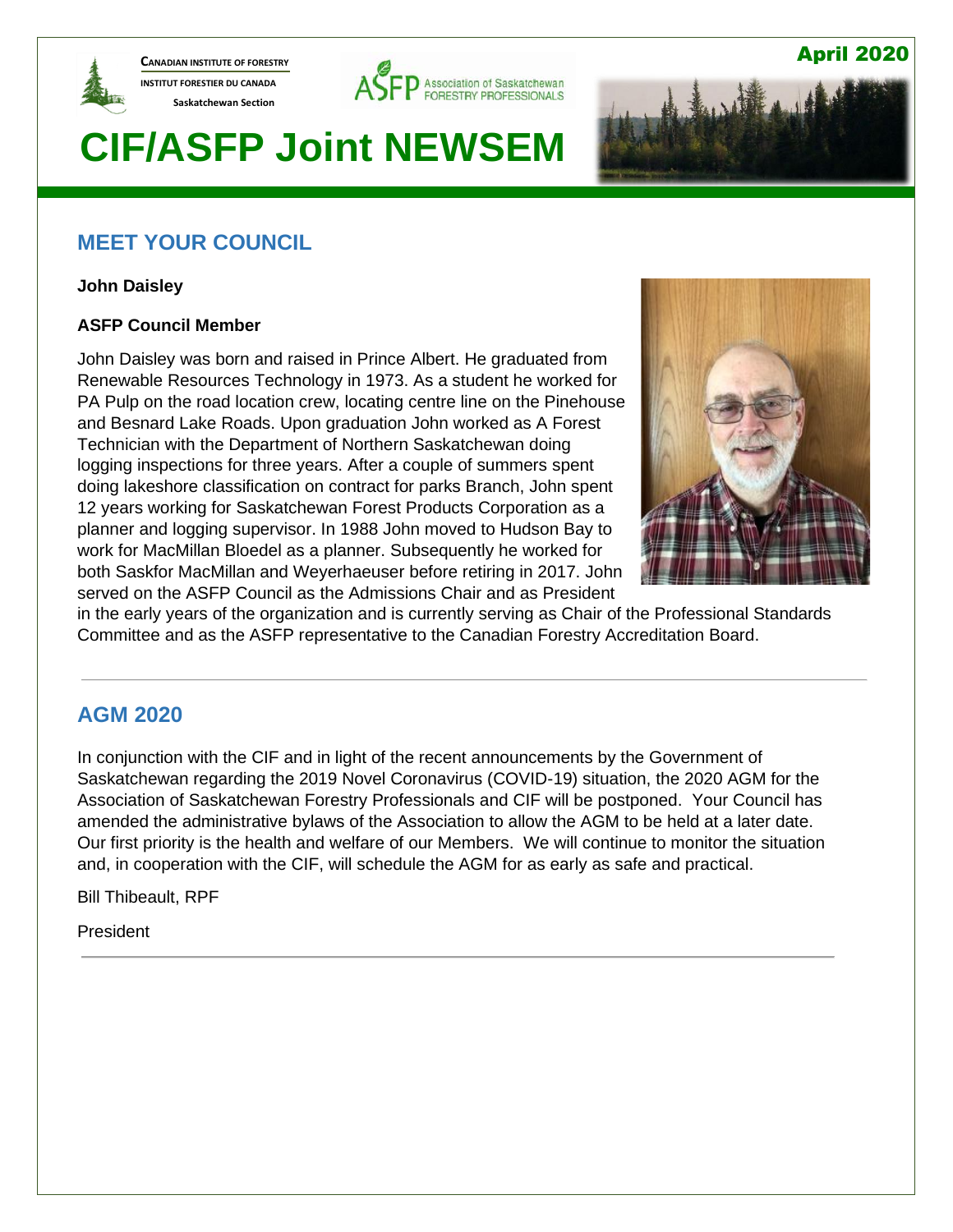# **CIF/ASFP Joint NEWSEM**

# **SUCCESSFUL COMPLETION OF EXAM**

Last January, three members in training successfully completed their ASFP Registration Examination. Congratulations to the following members for earning their full titles:

Kendell Senger - Registered Professional Forest Technologist Jessica Randall - Registered Professional Forester Brandon Waite - Registered Professional Forester

Well done!

Upcoming exam dates are on Monday, May 11, 2020 and Monday, September 14, 2020

# **CONTINUING COMPETENCE SUBMISSION**

Clarification regarding Continuing Competency Requirements.

There has been some confusion on the part of several ASFP members as to whether or not FITs and FTITs were required to submit Continuing Competency hours.

Council met and reviewed the requirements for reporting on continuing education hours.

The council would like to issue the following clarification.

All members who are engaged in the practice of forestry in the province are required to submit continuing competency hours. This includes FITS and FTITs.

## **MEMBERSHIP UPDATE**

The following individuals may no longer use the Titles RPF, RPFT, FIT or FTIT and are no longer registered to practice Forestry in the Province of Saskatchewan:

Ned Caissy RPFT Paul Maczek RPF Adam Marshall RPF Darcy Sulz RPF

# **EMPLOYMENT OPPORTUNITIES**

For a small charge, the ASFP distributes forestry or resource-based **Job Opportunities** via email to our members. In addition to this email, we are now posting job opportunities on our website. Check it out: [http://asfp.ca/job-centre.](http://asfp.ca/job-centre) If your company has a job opportunity and wants it viewed by our entire membership, contact the ASFP office at [registrar@asfp.ca.](mailto:registrar@asfp.ca)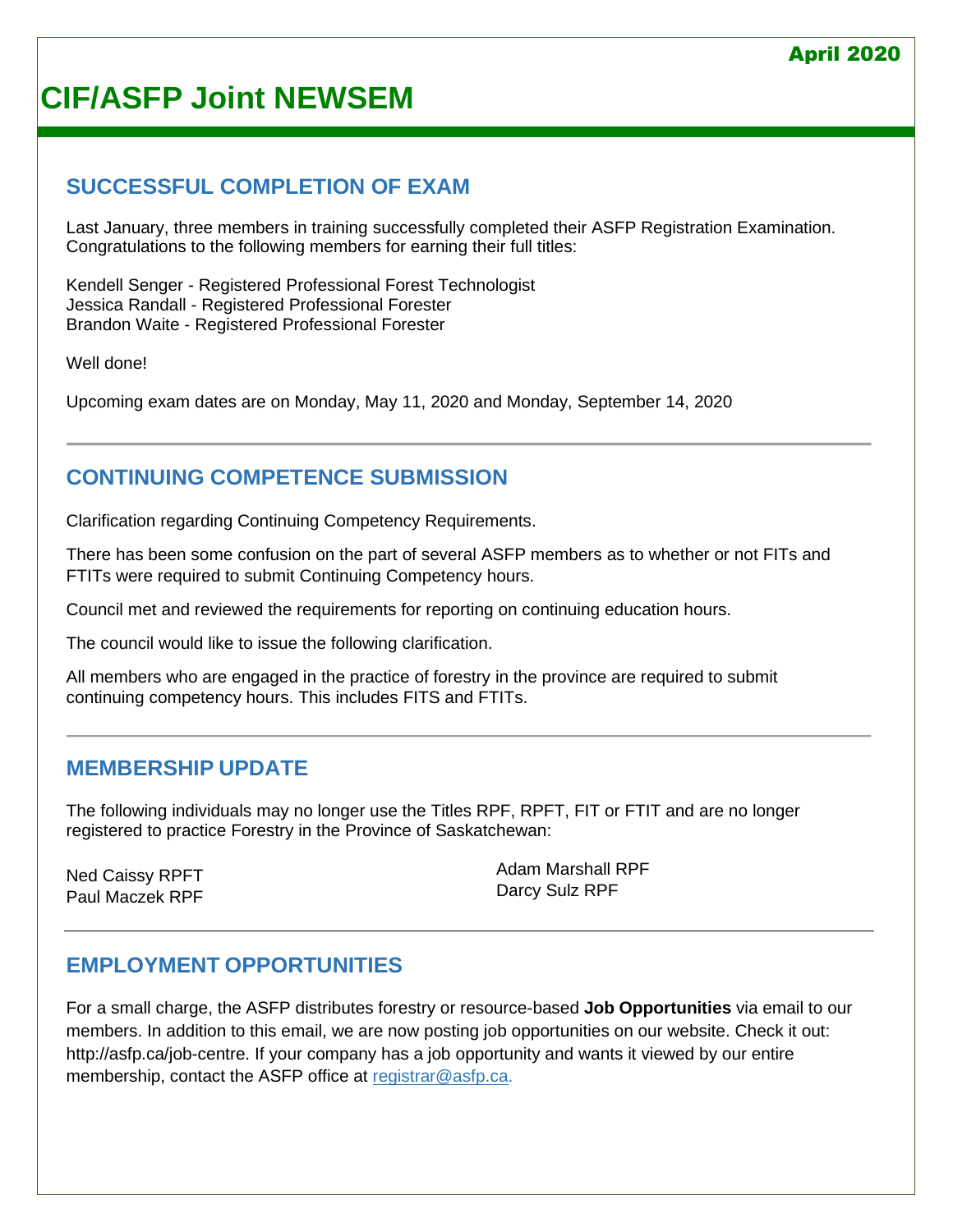

**CANADIAN INSTITUTE OF FORESTRY INSTITUT FORESTIER DU CANADA Saskatchewan Section** 





April 2020

# **CIF/ASFP Joint NEWSEM**

# **GOVERNMENT OF SASKATCHEWAN, MINISTRY OF IMMIGRATION AND CAREER TRAINING (ICT) SUPPORTS EMPLOYERS**

The Government of Saskatchewan, Ministry of Immigration and Career Training (ICT) supports employers and industries through programs and services targeted at developing, attracting and retaining a skilled workforce . These are unprecedented and difficult times for Saskatchewan employers and industries who are facing issues and impacts of COVID-19.

The Employer Services Branch with the ministry of ICT is reaching out today to offer support to you and your members through our concierge services for employers. This customizable suite of services can assist you with navigation and selection of Government of Saskatchewan and Government of Canada programs and services. We will also work with you to identify and address obstacles that stand in the way of innovative solutions to your labour and workforce issues. We invite you to review our web pages at [https://www.saskatchewan.ca/business/hire-train-and-manage-employees/information-for-businesses](https://www.saskatchewan.ca/business/hire-train-and-manage-employees/information-for-businesses-during-covid-19)[during-covid-19.](https://www.saskatchewan.ca/business/hire-train-and-manage-employees/information-for-businesses-during-covid-19) Please note, the web pages will be under continual development and revision as new information becomes available. In the meantime, please don't hesitate to phone us at 306-787-7428 or email: [employerservices@gov.sk.ca.](mailto:employerservices@gov.sk.ca)

Another great resource is the recently launched Business Response Team within the Ministry of Trade and Export Development. This team has been set up to support businesses and workers dealing with the economic challenges resulting from COVID-19 and contains valuable information about the available federal and provincial programming. Please review their website [www.saskatchewan.ca/covid19](http://www.saskatchewan.ca/covid19-businesses) [businesses](http://www.saskatchewan.ca/covid19-businesses) or phone: 1-844-800-8868 or email [supportforbusiness@gov.sk.ca](mailto:supportforbusiness@gov.sk.ca)

# **CONTINUING EDUCATION, WORKSHOPS, PRESENTATIONS, EVENTS**

#### B **Infectious Disease Preparedness & Response Planning for the RTA and Treated Wood Sector**

The Railway Tie Association (RTA) and EHS Support have teamed to provide those in the Wood Industry, and its suppliers, with guidance on the implementation of an **Infectious Disease Preparedness and Emergency Response Plan** that can be used at all levels of an organization.

#### **Webinar Information**

*Presented By:* The Railway Tie Association (RTA) and EHS Support *Platform:* Microsoft Teams *Date:* Thursday, April 30, 2020 @ 2:00 p.m. EST Registration is required as space is limited *Fee:* Complimentary Webinar **Register at : <https://rtainfectiousdiseaseandresponsetraining.splashthat.com/>**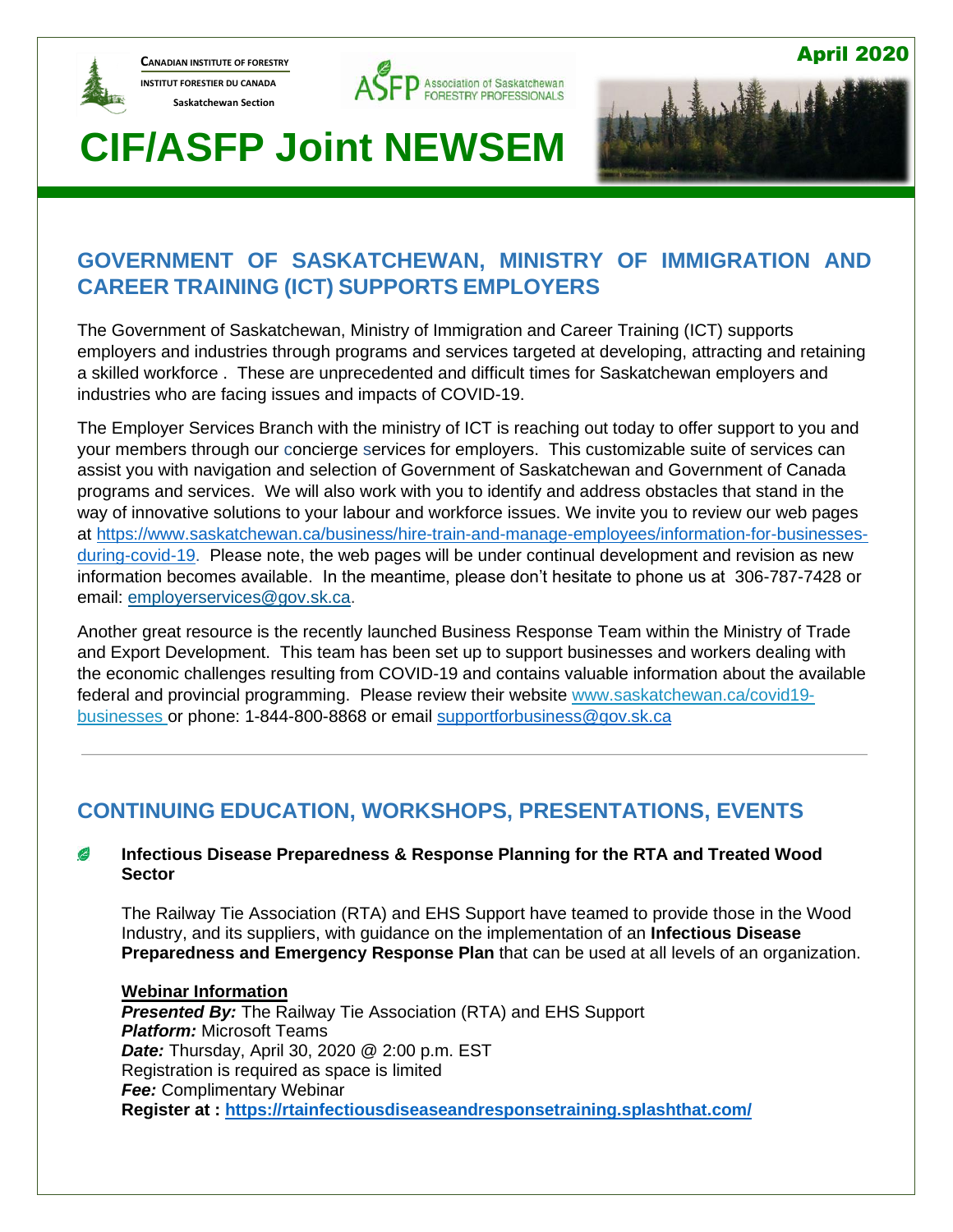# **CIF/ASFP Joint NEWSEM**

#### **Who Should Attend**

- Rail Tie Industry & Suppliers
- · Wood Treating Industry & Suppliers
- · Sawmill Industry & Suppliers
- · Manufacturing Industry Suppliers
- · Corporate, EH&S, HR, Facility Managers

#### **Submit a [Question](mailto:%20monica.meyer@ehs-support.com) in Advance**.

#### **GLOBAL SOFTWOOD LOG & LUMBER CONFERENCE** C

The 10th annual Global Log & Lumber Conference will be a VIRTUAL CONFERENCE with a Live Q&A Session via ZOOM held on **Thursday June 18, 2020.**

The Conference will focus on the normal global log and lumber trends but will include the current impacts of COVID-19 on markets and trade from around the world. The Virtual Conference format will feature pre-recorded presentations distributed to delegates in advance followed by eight live Question, Answer and Discussion Sessions over ZOOM.

Click the link below to register: <https://fea.regfox.com/global-softwood-log-lumber-conference>

#### C **Conservation Impact Sounding Board E-Workshop: Carbon, Climate Change, and the Value of Sustainable Forest Management**

#### *May 20, 2020 – 1:00 pm – 4:00 pm ET*

Please plan to attend the [Sustainable Forestry Initiative \(SFI\) Conservation Impact Sounding Board](http://r20.rs6.net/tn.jsp?f=0011TkEkHibmTtw5qrw9STn8NHY1jIu4BYC3hpPlmPmTBNH4oVDrPSsf0TdVOw52sN6VXG05KZJA_-6yqqAF6gitvESxyQLd4-f0sBB8WNyS9C3tdzKB4Luyoy5Fn_-p6o9A2Hc_jKfWdf4Qmk__MWrJDo88WZTy-sve-zH50onn6IJ5dMT3YfoLTFvgPBxT12K&c=HXi2oZ1ashelYlou2dnThD-T8Jg87AUwaDjOd5uNAbWxwf9qYigZpQ==&ch=4KXFVxg2zg8To2tAzNvw_-VmUEmrpmbbM9NGN_y2HFBr35HsK4x_qw==)  [E-Workshop](http://r20.rs6.net/tn.jsp?f=0011TkEkHibmTtw5qrw9STn8NHY1jIu4BYC3hpPlmPmTBNH4oVDrPSsf0TdVOw52sN6VXG05KZJA_-6yqqAF6gitvESxyQLd4-f0sBB8WNyS9C3tdzKB4Luyoy5Fn_-p6o9A2Hc_jKfWdf4Qmk__MWrJDo88WZTy-sve-zH50onn6IJ5dMT3YfoLTFvgPBxT12K&c=HXi2oZ1ashelYlou2dnThD-T8Jg87AUwaDjOd5uNAbWxwf9qYigZpQ==&ch=4KXFVxg2zg8To2tAzNvw_-VmUEmrpmbbM9NGN_y2HFBr35HsK4x_qw==) on Wednesday, May 20, 2020, 1-4:00 PM ET.

Sounding Board Workshops bring together partners and other stakeholders interested in clarifying and enumerating the conservation contributions of sustainably managed forests. The online format of this workshop is a response to current travel restrictions, but it will feature the same interactive format of our past, live workshops. This workshop will provide a focus on climate-change-related projects and the relationship to the ongoing revision of the SFI Program Standards. Goals include:

- Explore select results from Conservation Impact projects relative to climate change and forest carbon;
- Introduce and discuss potential tools that may be helpful for SFI Certified Organizations and partners to measure and manage forest attributes relative to climate change;
- Explore the linkages between SFI Conservation Impact Project and climate change-related revisions to the SFI Forest Management Standard.

This Sounding Board webinar workshop is timed to provide linkage to a [Standards Revision webinar](http://r20.rs6.net/tn.jsp?f=0011TkEkHibmTtw5qrw9STn8NHY1jIu4BYC3hpPlmPmTBNH4oVDrPSsfziF6m2yYQn3LuE3uDjEYI_nhVyNY-8-9E7g5VZqKNSx7wr4jZJ5HLiaVC7US4LQ_ynYSsF3jGXDJZEwt6TaoQ84ijXY9d4g23-fdf3vGn1CizxLFfbe247XqDvQV95ifOUsJcvgTIpC&c=HXi2oZ1ashelYlou2dnThD-T8Jg87AUwaDjOd5uNAbWxwf9qYigZpQ==&ch=4KXFVxg2zg8To2tAzNvw_-VmUEmrpmbbM9NGN_y2HFBr35HsK4x_qw==)  [workshop](http://r20.rs6.net/tn.jsp?f=0011TkEkHibmTtw5qrw9STn8NHY1jIu4BYC3hpPlmPmTBNH4oVDrPSsfziF6m2yYQn3LuE3uDjEYI_nhVyNY-8-9E7g5VZqKNSx7wr4jZJ5HLiaVC7US4LQ_ynYSsF3jGXDJZEwt6TaoQ84ijXY9d4g23-fdf3vGn1CizxLFfbe247XqDvQV95ifOUsJcvgTIpC&c=HXi2oZ1ashelYlou2dnThD-T8Jg87AUwaDjOd5uNAbWxwf9qYigZpQ==&ch=4KXFVxg2zg8To2tAzNvw_-VmUEmrpmbbM9NGN_y2HFBr35HsK4x_qw==) scheduled for the afternoon of May 21, which will be focused on climate change-related revisions to the SFI Forest Management Standard.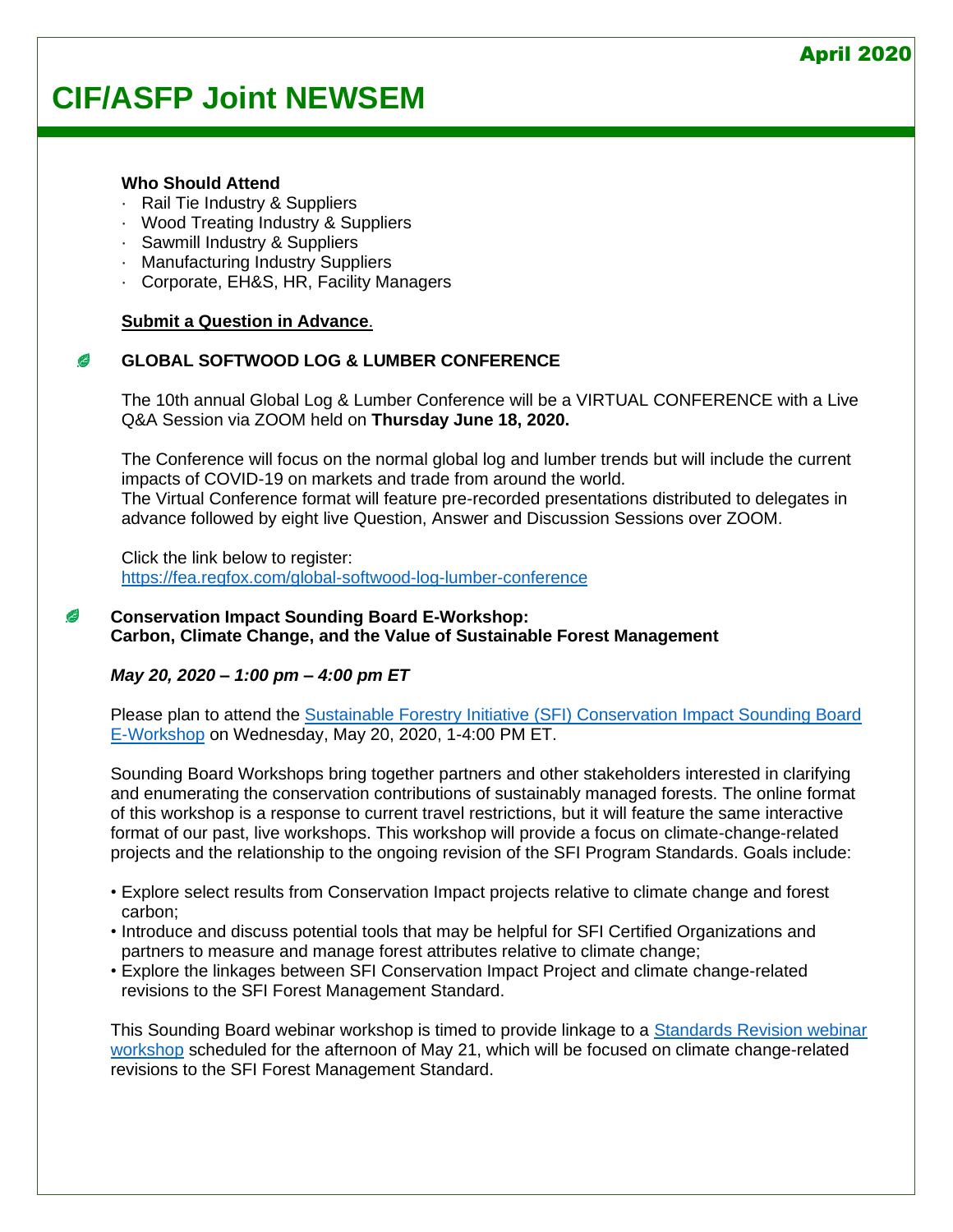# **CIF/ASFP Joint NEWSEM**

*Confirmed Speakers include current Conservation Impact Projects:*  • Eric Walberg, Senior Program Leader, Climate Services, Manomet

- Joshua Puhlick, Research Associate, University of Maine
- *And an example of a tool for cost-effective carbon assessments:*
- Zack Parisa, Founder of Silviaterra

Paul Trianosky, Chief Conservation Officer and Darren Sleep, Senior Director, Conservation Science and Strategies at SFI will also present.

Preview the [draft agenda here.](http://r20.rs6.net/tn.jsp?f=0011TkEkHibmTtw5qrw9STn8NHY1jIu4BYC3hpPlmPmTBNH4oVDrPSsf1nfH7jgbv5c51BQ_qemR5w4hYsLcqLcWmPN_YOhBdwevrS-NJh3gj3nApAxb7-gzVw0kszKHZSoUBuAGBOQCGuSjlhvtI4jVfpvUNtjJvy0lI5iMC86v11KEwqLzSeV9gDKC0EHsuNBB3i3g8-VTFU=&c=HXi2oZ1ashelYlou2dnThD-T8Jg87AUwaDjOd5uNAbWxwf9qYigZpQ==&ch=4KXFVxg2zg8To2tAzNvw_-VmUEmrpmbbM9NGN_y2HFBr35HsK4x_qw==) Although advanced registration is not required, it is appreciated and enables us to send some helpful advance materials: [Please use this link to register.](http://r20.rs6.net/tn.jsp?f=0011TkEkHibmTtw5qrw9STn8NHY1jIu4BYC3hpPlmPmTBNH4oVDrPSsf1nfH7jgbv5ccjgNT8D7nRkn-0VEfKZ7Injnu6NmQu7yeJ0LxxEywhokTA6boSjfrTgG9Tix4LWrcvQSxeSspLraX9toXLup8XjVFYWlmk4n4--bmPXgfrGK28807UP_gz_MPxzb37fHz9pZ8aOKJ7BnQU0igFOeJVIWpVpfJt2g&c=HXi2oZ1ashelYlou2dnThD-T8Jg87AUwaDjOd5uNAbWxwf9qYigZpQ==&ch=4KXFVxg2zg8To2tAzNvw_-VmUEmrpmbbM9NGN_y2HFBr35HsK4x_qw==) Login details are provided below – please consider copying these to your Outlook Calendar.

**E-Webinar Details: Date:** May 20, 2020 **Time:** 1-4:00 PM ET

[https://forests.zoom.us/meeting/register/tJUofuChqDojE9LSKTfJGTUhF3bKue9T\\_kqh](https://forests.zoom.us/meeting/register/tJUofuChqDojE9LSKTfJGTUhF3bKue9T_kqh)

If you have any questions about this work, or the Conservation Impact project, please contact Darren Sleep, SFI Senior Director, Conservation Science and Strategies at Darren.Sleep@sfiprogram.org or 613-424-8734.



**CIF E-Lectures** – What's scheduled in the next few weeks? Missed a Lecture? B Just visit<https://www.cif-ifc.org/e-lectures/> Please note that previous CIF e-lectures are only available to CIF members.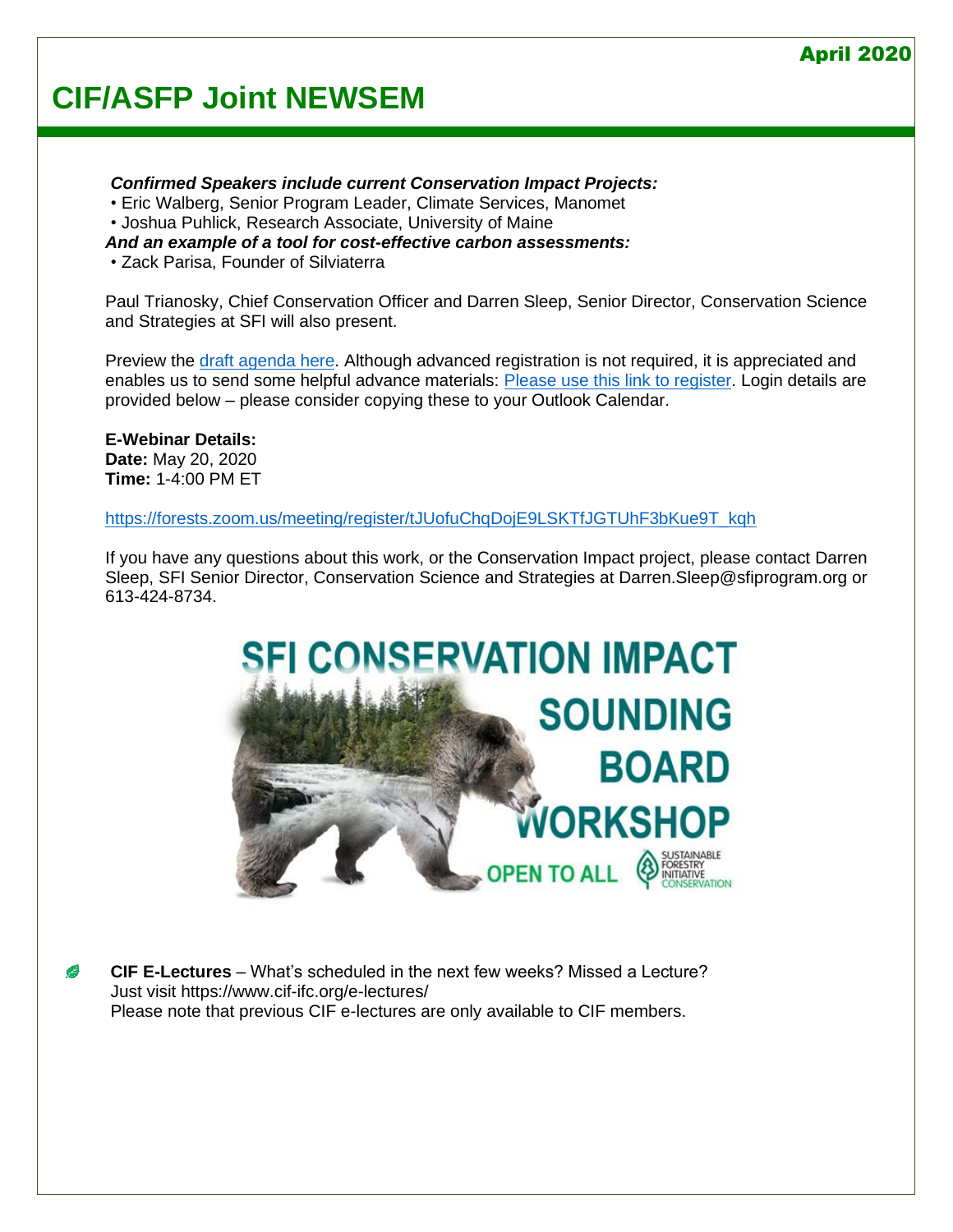# **CIF/ASFP Joint NEWSEM**



**Canadian Institute of Forestry** Institut forestier du Canada

# NATIONAL ELECTRONIC LECTURE SERIES<br>SÉRIE DE CONFÉRENCES ÉLECTRONIQUES NATIONALES

THE FOREST ON YOUR DESKTOP - LA FORÊT SUR VOTRE BUREAU

# **E-LECTURE SERIES: Partnerships** through Citizen Science: Success **Stories and Solutions**

In Collaboration with:



Wednesday, May 13, 2020

#### Wednesday, May 20, 2020

#### Thursday, May 28, 2020

**Citizen Science and Invasive Species** 



Lauren Bell Lauren Bell<br>Education and Community<br>Outreach Coordinator<br>Invasive Species Centre

## Wednesday, June 3, 2020 **TreeSnap: A Citizen Science App Connecting**

**Tree Enthusiasts and Forest Scientists** 

Ellen Crocker<br>Assistant Professor<br>Forest Health Extension<br>University of Kentucky

EDDMapS 2020: 15 Years of Tracking **Invasive Species in North America** 



Chuck Bargeron<br>Director, University of Georgia<br>Center for Invasive Species and<br>Ecosystem Health

#### Wednesday, June 10, 2020

Citizen Science in a **Regulatory Context** 



Erin Appleton<br>Plant Health Survey Biologist<br>Canadian Food Inspection Agency

**Citizen Science Solving Invasive Species Issues through Early Detection and Management** 



Angela Gupta<br>Extension Professor<br>University of Minnesota

#### Wednesday, June 17, 2020

The Canadian Wildlife Health Cooperative: Who we are and what we do



Marnie Zimmer **Knowledge Mobilization Officer<br>Canadian Wildlife Health Cooperative** 

Lectures take place from: 1:30 p.m. - 2:30 p.m. ET / 10:30 a.m. - 11:30 a.m. PT

### FOR ADDITIONAL INFORMATION OR TO REGISTER

Canadian Institute of Forestry/Institut forestier du Canada<br>To register: https://www.cif-ifc.org/e-lectures/ | For technical issues: electures@cif-ifc.org

#### All electronic lectures are free. Your consideration of CIF/IFC membership would be appreciated.

To become a CIF/IFC member: www.cif-ifc.org/register/ | Tel: (705) 744-1715 ext. 585